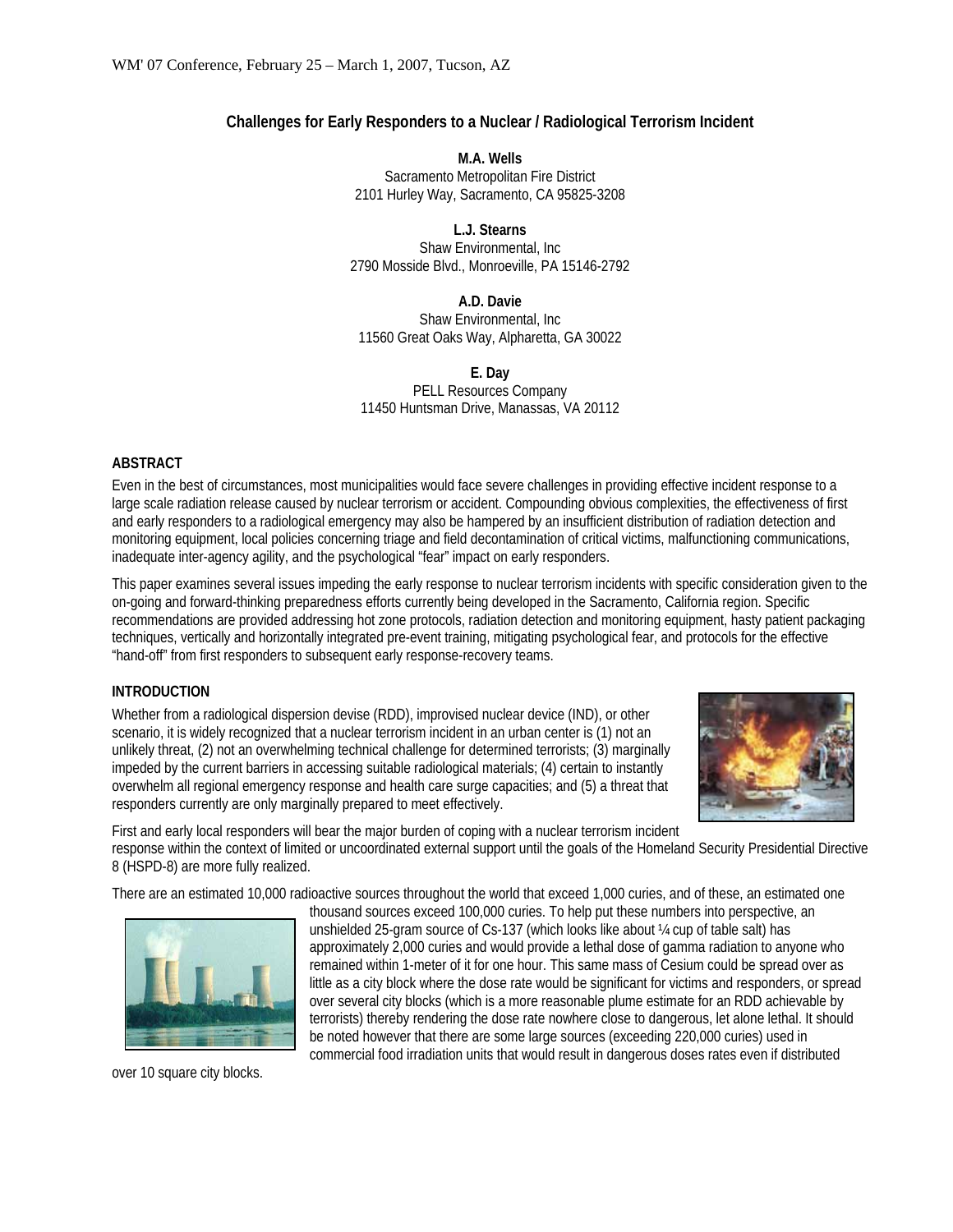#### **POTENTIAL RADIATION RESPONSE SCENARIOS**

Although the emphasis of this paper is towards RDD or IND radiological incidents, the emergency response to a radiation event can be anticipated in a variety of other scenarios. These include accidents and/or intentional sabotage of nuclear facilities, intentional sabotage of storage or transportation vessels, detonation of a tactical nuclear weapon, a Radiation Exposure Device (radiation source positioned to expose unsuspecting victims to harmful levels of radiation), improvised methods of distributing radiation (sprayers or other mechanical means), or the intentional poisoning from contaminated foods.

Because an RDD or IND incident is a terrorist attack, the response is substantially different than to a radiological accident. Accidents generally happen in radiation facilities where there is resident expertise and pre-planned response guidelines for specific releases of known radionuclides. Often there is a great deal of time in anticipation of the accident to activate pre-developed response plans.<sup>1</sup> Radioactive materials involved in accidents are generally well identified and the hazard is immediately known once an accident occurs. Both the transportation routes and location of fixed facilities for large radioactive sources are located in areas where accidents, generally, will impact the least amount of people.<sup>2</sup> Conversely, terrorist attacks will be intentionally committed in areas where the most impact will occur. The radionuclide or quantity will not be immediately known, and will remain unknown until responders arrive on scene with appropriate equipment to evaluate the hazard, and protective actions will be needed immediately without notice.

#### **PHASES OF RADIATION RESPONSE**

The DHS describes the timelines of a radiological incident in terms of three phases. The "Early Phase" (a.k.a., crisis or emergency phase) begins at the onset of the emergency and may have durations of hours to days. Initial protective actions are implemented by local public safety personnel including implementing the ICS, defining and securing the site perimeter, sheltering populations in place or initiating evacuations, decontamination of victims, and providing initial emergency medical treatment. *"The first people likely to respond to a radiation emergency are the same firemen, hazardous materials teams, emergency medical technicians and law enforcement personnel who respond to other emergencies."*3

The intermediate phase will overlap with the early phase, but is usually assumed to begin once the initial control and protective action decisions have been made. During this time, more technical information is gathered regarding field measurements of total exposure and specific characteristics of the radioactive materials involved. The timeline for the intermediate phase is assumed to be weeks to months until the protective actions of the incident are concluded. This phase will overlap with the final phase of the incident where initial considerations for recovery and cleanup actions are considered.

The late phase is the final phase of the radiation incident. During this phase, actions to reduce the radiation levels in the environment to recover the affected area from the incident effects. In this period, there is no longer an "emergency situation." The collaboration of community and regional leaders will be essential to the restoration of the site to encompass sound decisions in making cost-effective decisions. As currently provided by EPA standards, twice the background radiation levels is considered "contamination." During the recovery stage of a radiation incident, it may become cost prohibitive to clean up a large area to such an exact standard, requiring the input of community stakeholders to make choices based on sound scientific data.4

#### **Role of the First Responder**

The events of 9/11 have necessitated that the emergency response community take a critical look at existing response programs, and develop a systems approach for the future. Terrorist groups will continue to attempt to obtain WMD material with the goal of attacking targets in the U.S. Consequently, response assets must be prepared to respond to such an event. Emergency responders will be the first on the scene where decisions made in the initial stages of the incident will contribute greatly the overall success of the response effort. They must be given the capability to detect radiological materials and be provided with timely technical information and

 $\overline{a}$ 

<sup>1</sup> "Preparedness Directorate; Protective Action Guides for Radiological Dispersal Device (RDD) and Improvised Nuclear Device (IND) Incidents," *Federal Register* 71, no. 1 (January 3, 2006): 175.

<sup>2</sup> Ibid.

<sup>3</sup> "The NCRP Releases Report No. 138, Management of Terrorist Events Involving Radioactive Material," *National Council on Radiation Protection and Measurements*, n.d., 2. www.ncrponline.org/138press.html [Accessed March 12, 2006].

<sup>4</sup> Department of Homeland Security, "Preparedness directorate; Protective Action Guidelines," 176.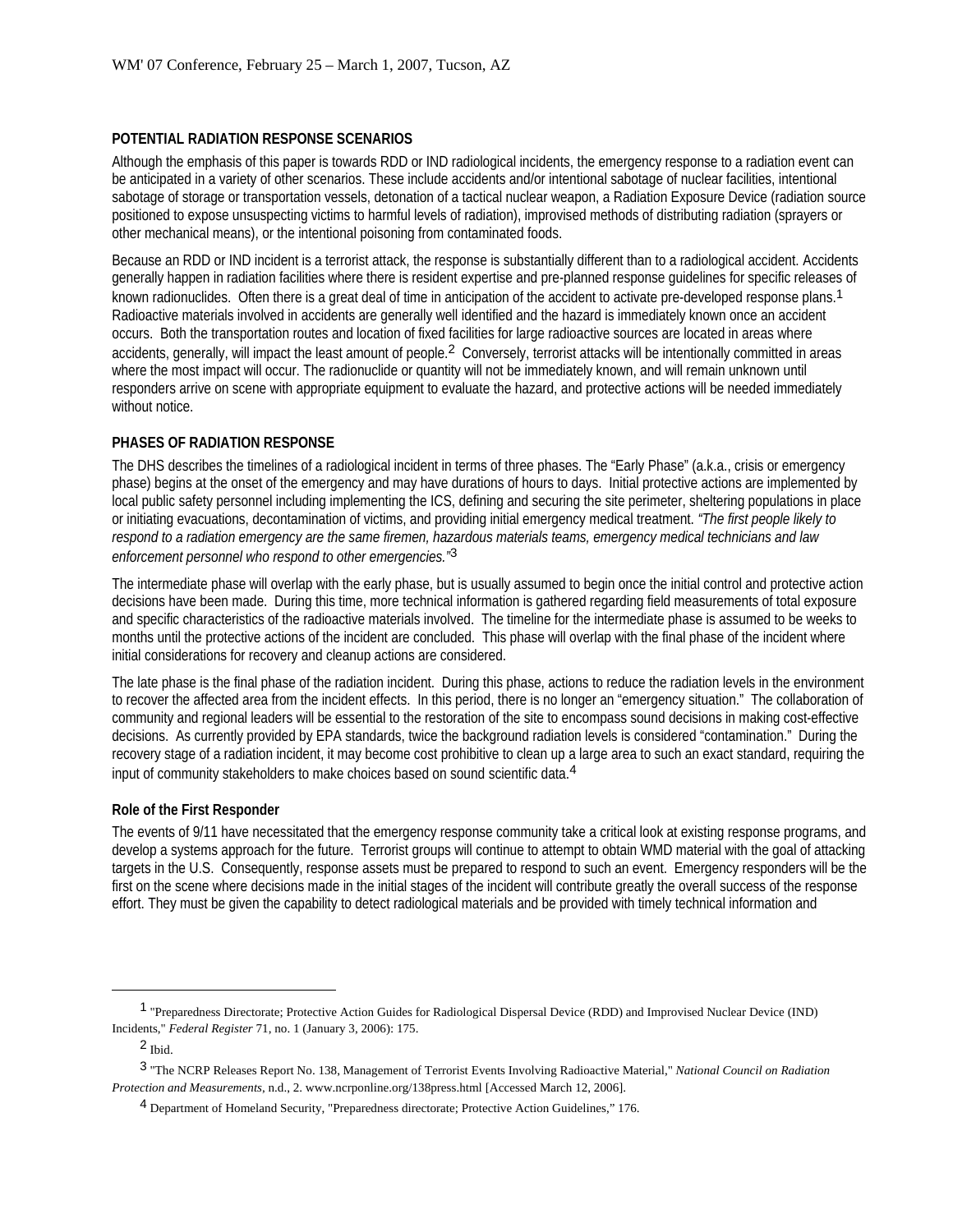evacuation advice.5 The term "systems" approach is understood by the authors to mean a collaborative, multi-discipline approach to complex emergency response scenarios. Response protocols must incorporate all stakeholder agencies. Individual response protocols that do not incorporate, and identify all responding agencies roles and responsibilities will be ineffective.

A terrorist attack utilizing a nuclear weapon or IND would most likely be initiated at the surface causing a tremendous amount of radiation fallout.<sup>6</sup> An RDD event would likely result in a less significant fallout. In either case, without a specific radiation response plan, emergency workers could readily become over committed in the contaminated areas and themselves become contaminated or exposed to harmful radiation doses. Response techniques must be structured so that the emergency responders are able to protect themselves while saving as many lives as possible.<sup>7</sup>

The following discussions address five key issues that pose challenges to the best use of emergency response assets during a nuclear/radiological incident, and offer recommendations for regional radiation protocols. Pre-incident development of rational procedures for decontaminating critical victims is essential to reduce confusion and unfounded anxiety that, as a result of existing policies, endanger timely implementation of live saving actions. An effective radiation response protocol must also address detection and dose capabilities, managing the psychological effects of radiological emergencies, proper utilization of protective clothing ensembles and/or hasty patient packaging techniques to minimize potential sources of radiation contamination to the first responders, and pre-incident coordination between local, state, and federal agencies.

## **Issue 1 – Victim Decontamination Policies**

The current approach to responding and treating victims of a radiation incident falls within the response to generalized hazardous materials which, in the Sacramento region requires all contaminated victims to be decontaminated prior to medical treatment or transport. These existing policies are in place to protect the first responders and medical community from exposure hazards associated with hazardous materials. The Sacramento County Emergency Medical Service policy number 8029.05 states medical transportation units will only accept decontaminated patients from a HAZMAT team, and there are no provisions in place to accommodate transportation of critically injured, radiation contaminated patients.<sup>8</sup> Unlike decontamination procedures required for generalized hazardous materials, the critically injured patients at a radiological event must be triaged and treated for life threatening injuries prior to initiating time-consuming decontamination processes to remediate radiation contamination.<sup>9</sup> The existing procedures for treating critically injured patients at a radiological event, as called for in the current policy, will make it extremely difficult to save the lives of the critically injured contaminated patient due to the policies requiring decontamination of all contaminated patients prior to transportation to treatment facilities.

## **MEDICAL TRIAGE, TREATMENT AND TRANSPORT OF RADIOACTIVELY CONTAMINATED PATIENTS**

The international, national and state standards of responding to a radiological incident provide for the immediate treatment of critical patients, this medical response has priority over decontamination. The International Atomic Energy Agency (IAEA) states,

*In virtually all cases there will be little or no health risk to response personnel provided that, for response actions near any hazardous material, they follow the General part of the Personal Protection Guidelines (Figure 1). There would not be a health hazard to medical staff treating or transporting of contaminated persons provided that they protect themselves against the inadvertent ingestion of radioactive material by the use of normal barrier methods* 

<sup>5</sup> John M. McBroom, "How the DOE/NNSA nuclear and biological search and response capability and the first responders across the nation can work together," testimony in House Armed Services Committee (Washington, D.C., March 5, 2002),

http://www.house.gov/hasc/openingstatementsandpressrelease/107thcongress/02-03-05mcb [Accessed July 2, 2005].

<sup>6</sup> Ferguson et al., *Four Faces*, 91.

<sup>7</sup> Ibid.

*<sup>8.</sup>* "Policy 8029.5, Hazardous Materials," in *Sacramento County Emergency Medical System Response Protocol* (February 27, 2004), http://www.sacdhhs.com/download/pdfs/ems/ems\_Policy%208029.05%20Hazardous%20Materials.pdf. [Accessed June 30, 2005].

*<sup>9.</sup>* U.S. Department of Justice, Office of Justice Programs, Office for Domestic Preparedness. *Weapons of Mass Destruction (WMD) Radiation/Nuclear Course for Hazardous Materials Technicians, Student Manual, version 5.1* (Washington, D.C.: Office for Domestic Preparedness, Department of Homeland Security, n.d.), 9-5.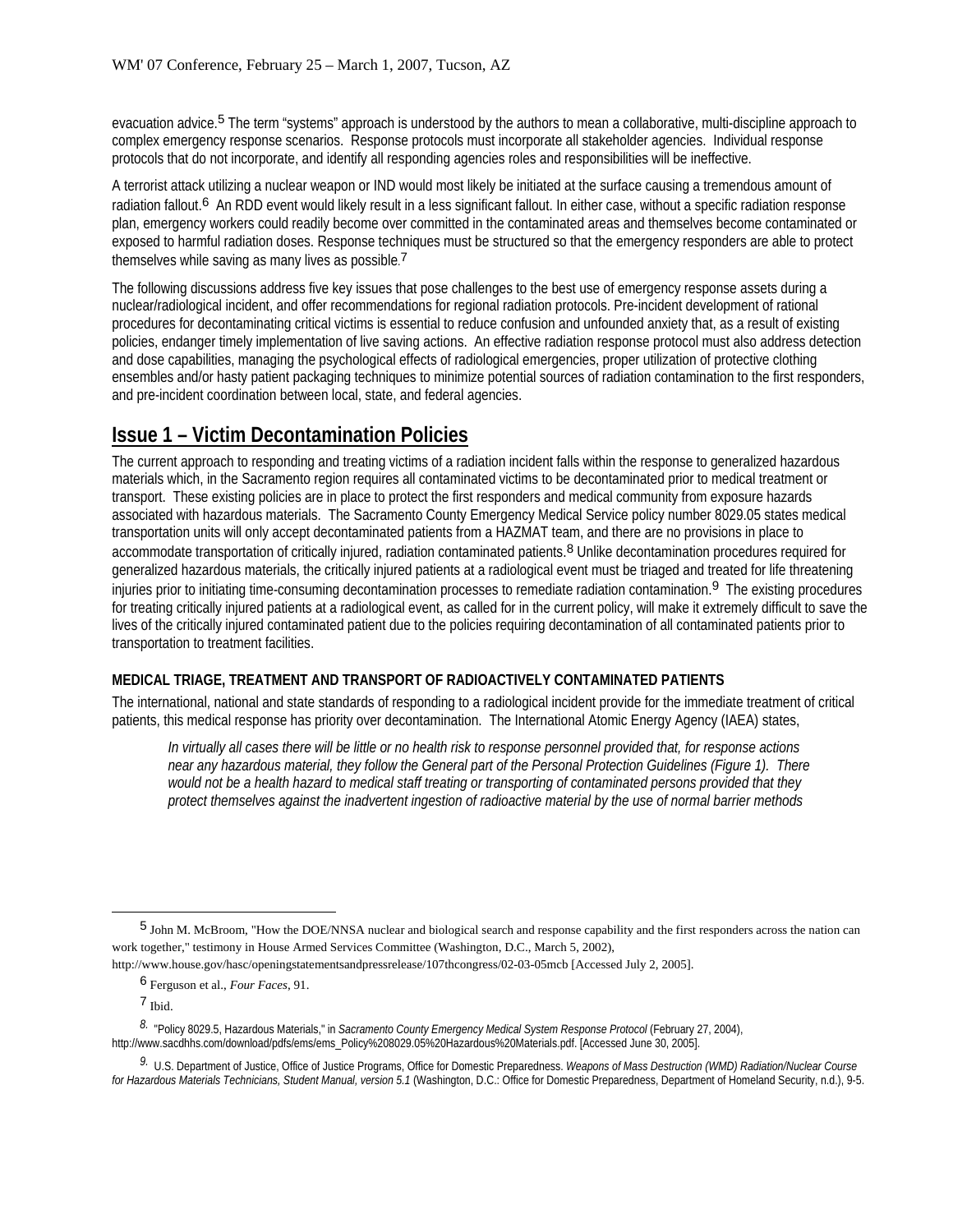*(use of surgical gloves and mask) and take actions to prevent the spread of contamination (e.g., to cover the patient in a blanket or sheet), remove and store outer clothing.10*

| Figure 1 - Response Worker Guidelines |                                                              |                                                                                                                                    |
|---------------------------------------|--------------------------------------------------------------|------------------------------------------------------------------------------------------------------------------------------------|
| <b>Total Effective Date</b>           | Activity                                                     | Condition                                                                                                                          |
| Equivalent<br>(TEDE) Guideline        |                                                              |                                                                                                                                    |
| 5 rem                                 | All occupational exposures                                   | All reasonably achievable actions have been taken to minimize<br>dose.                                                             |
| 10 rem $*$                            | Protecting valuable property<br>necessary for public welfare | Exceeding 5 rems unavoidable and all appropriate actions taken to<br>reduce dose. Monitoring available to project or measure dose. |
| $25$ rem <sup>*</sup>                 | Lifesaving or protection of large<br>populations             | Exceeding 5 rems unavoidable and all appropriate actions taken to<br>reduce dose. Monitoring available to project or measure dose. |

\*For potential doses >10 rems, special medical monitoring programs should be employed, and exposure should be tracked in terms of the unit of absorbed dose (rad) rather than TEDE (rem).

\*\*In the case of a very large incident such as an IND, incident commanders may need to consider raising the property and lifesaving response worker guidelines in order to prevent further loss of life and massive spread of destruction.

National standards stated by the U.S. Department of Transportation, Emergency Response Guidebook, page 163 states under "First Aid," the need to address medical considerations primarily in radiation incidents.



*Medical problems take priority over radiological concerns; Use first aid treatment according to the nature of the injury; Do not delay care and transport of a seriously injured person; Injured persons contaminated by contact with released material are not a serious hazard to health care personnel, equipment or facilities; and Ensure that medical personnel are aware of the material(s) involved, take precautions to protect themselves and prevent spread of contamination.12*

The California Specialized Training Institute (CSTI) also states that the need to treat and transport critical patients predominates over decontamination concerns. "*Exposure to radioactive contamination is very seldom life threatening. Medical attention to injuries should always take precedence over decontamination."13*

As demonstrated above, the priority of medical treatment of radiological victims over decontamination is well defined in guidelines at the international, national and state levels. Training and cooperation at the local level emergency responders will be the key element of developing a regional response protocol that properly addresses contaminated patient issues.

The Sacramento County Emergency Medical System protocols are typical and do not have a clear delineation of response in regards to a radiation emergency. Policy number 8029.05 clearly states that pre-hospital care providers, including transporting ambulances will only accept decontaminated patients from the HAZMAT Team. "*ALL patients will undergo primary decontamination at the scene. There are no indications to transport contaminated patients."14*

Sacramento County is not the only area of the state that has language addressing generalized hazardous materials without specifically addressing radiation. The County of Santa Clara Emergency Medical Services Agency, Policy 610 states, *"All potentially* 

 $\overline{a}$ 

<sup>10</sup> International Atomic Energy Agency, "Generic procedures for response to a radiological emergency," in *Part 1, Manual for First Responders and Local response, Rev. 16.2* (Vienna, Austria: IAEA, 2004): 18.

<sup>11</sup> "Preparedness Directorate; Protective Action Guides."

<sup>12</sup> U.S. Department of Transportation, Research and Special Programs Administration, *2004 Emergency Response Guidebook* (n.p., n.d.), 163.

<sup>13</sup> "Mass Casualty Decontamination, Guidance Document for Field Responders (Working Draft)" (California Specialized Training Institute, 5- 14-01), 164.

<sup>14 &</sup>quot;Policy 8029.5, Hazardous Materials," in *Sacramento County Emergency Medical System Response Protocol* (February 27, 2004), http://www.sacdhhs.com/download/pdfs/ems/ems\_Policy%208029.05%20Hazardous%20Materials.pdf. [Accessed June 30, 2005].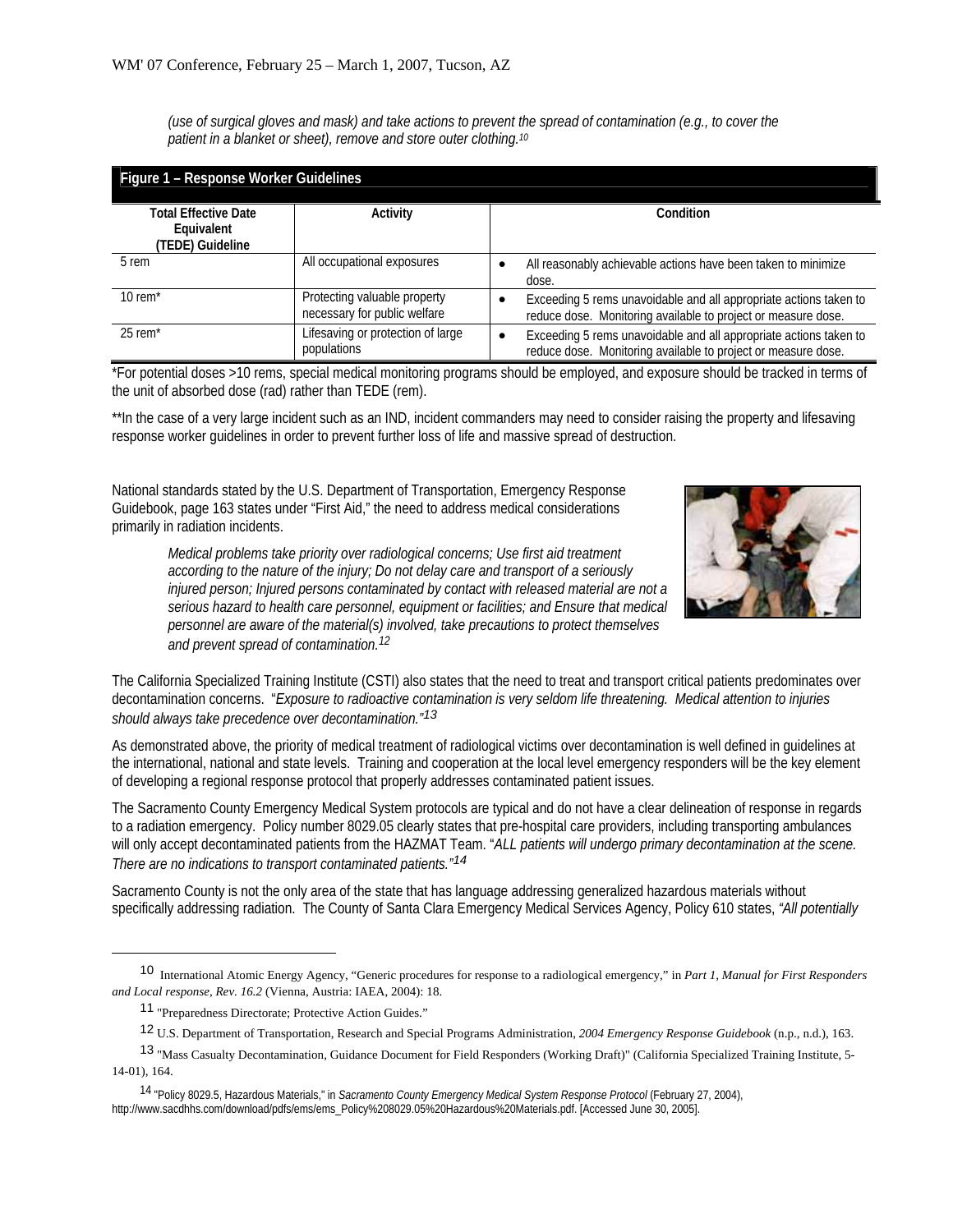*contaminated patients must be properly decontaminated by the trained HAZMAT responders before emergency medical responders can administer medical treatment or transport the patients to an emergency medical facility." 15*

### **PATIENT TRIAGE AND TREATMENT**

The initial assessment and triage of patients in a radiological environment will be assigned to first arriving emergency units utilizing the Sacramento County mass casualty protocol. Upon detection of a radiation incident, emergency personnel will don appropriate protective clothing at the direction of the incident commander and radiation detection/dosimeter equipment. Patients will be assessed for medical needs, regardless of radiological contamination utilizing the simple triage and rapid treatment (START) triage method. Critical patients must be stabilized prior to initiating



decontamination efforts. Delayed and minor patients will be decontaminated prior to treatment and/or transportation provided the time delay to facilitate decontamination does not exacerbate their medical condition.

### **PATIENT TRANSPORTATION**

The transport of immediate patients whether contaminated or not will not be delayed for decontamination actions provided that there is not a chemical component to the contamination. (Chemically contaminated patients will be decontaminated prior to treatment or transportation. Unlike radiation contamination, chemical contamination does potentially pose a primary hazard to medical care providers.) Every effort to minimize the spread of radiation contamination will be made so long as the efforts do not delay transportation or medical treatment timelines. Such techniques may include the removal of a patients clothing to remove as much contamination as possible. Patients shall be wrapped in sheets to trap any remaining contamination and transportation assets will be prepared per MERRTT procedures to minimize contamination. The use of an issued radiation dosimeter will be utilized by ambulance crew members, (one per unit) to ensure radiation dose limits do not exceed recommended EPA standards. The dosimeter shall be placed in the treatment area of the ambulance to ensure the device is protecting personnel in the closest proximity to the potential radiation contamination. Ambulance personnel shall don, at a minimum, universal precautions PPE to include eye protection, respiratory protection, gloves and an outer disposable garment to enhance decontamination processes. Utilization of PPE ensembles that have been developed as biological PPE will facilitate the protective requirements for radiation emergencies in addition to biological emergencies. Utilizing the time, distance and shielding principles, personnel will reduce exposure to radiation to ALARA.

Command staff should consider the utilization of dedicated "dirty" ambulances on an on-going basis, providing the contamination level of the resource does not exceed safe radiation exposure levels for personnel. It should be noted that the dedication of "dirty ambulances should only be utilized if it does not delay the transport of critical patients due to a limited response capability. Limiting the number of ambulances and personnel that may require decontamination will ensure continuity of medical transport capability immediately following the incident and is consistent with the ALARA principle. Radiation contamination of an ambulance can be removed during cleanup or remediation efforts. Often ordinary clean-up procedures will remove radioactive contamination.16 Exposed personnel and equipment will be surveyed for radiological contamination and exposure levels recorded prior to being release from duty, or reassigned.

#### **PERSONNEL DECONTAMINATION**

The nature of each event will dictate a course of action regarding the radiation decontamination procedures necessary. The following are guidelines to be balanced with specific incident considerations. Incident specific considerations may include, but are not limited to; weather conditions, ambient temperature, additional hazardous materials/hazards associated with the incident, and the logistical concerns of decontaminating large volumes of people in an expedient manner, and the geographic magnitude of the area of involvement.

• If resources allow, initial radiological survey procedures should be performed by trained personnel to detect contamination. Personnel surveys can be performed at the direction of hazardous materials response team personnel. Additionally, transportable radiation monitors called "portal monitors" may be used for the screening of large numbers of victims. Portal

<sup>15</sup> *Private EMS Response: Hazardous Materials, Policy 610* (San Jose: County of Santa Clara, Emergency Medical Services Agency, 2004), 3. http://www.sccbuilding.org/scc/assets/doc/804278Prehospital%20Care%20Manual%202005-%20050204.pdf. [Accessed July 4, 2005].

<sup>&</sup>lt;sup>16</sup>Jerrold T. Bushberg, Linda A. Kroger, Marcia B. Hartman, Edwin M. Leidholdt, Jr., Kenneth L. Miller, Robert Derlet, and Cheryl Wraa, "Nuclear/Radiological Terrorism: Emergency Department Management of Radiation Casualties," *Journal of Emergency Medicine* (University of California Davis Health System, in press), 17.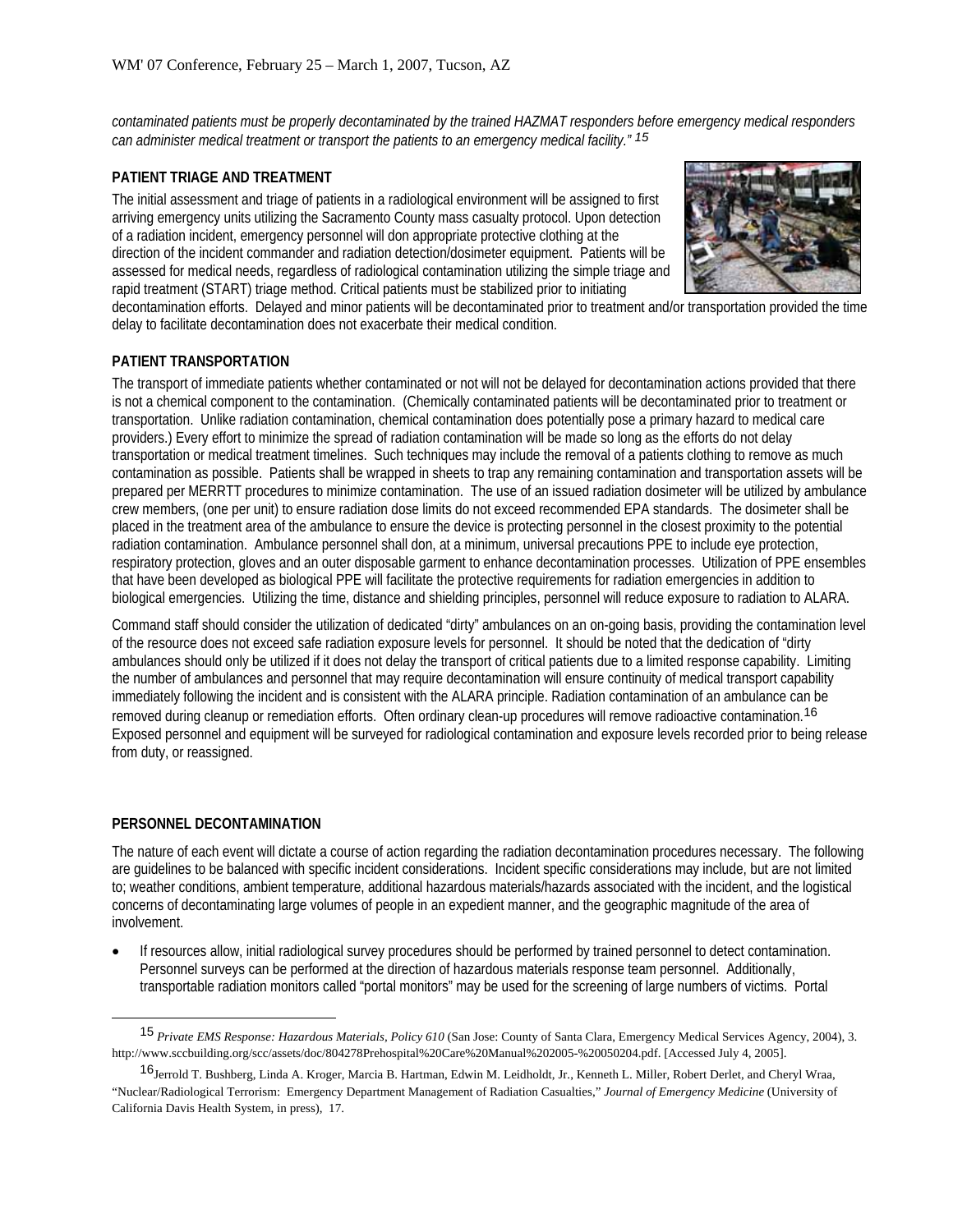monitors can be accessed through the U.S. Department of Energy Radiation Assistance Program (RAP) teams or the National Guard Civil Support Teams. Commanders must factor a time delay of specialized detection equipment into response planning processes. Additionally, improvisation may be required to survey large numbers of concerned people. The utilization of radiation detection equipment found in the private sector may be utilized with proper coordination/collaboration with civilian infrastructure. An example would be the use of metal scrap yard radiation monitors. These facilities may become remote radiation survey centers utilized to minimize public hysteria or fear due to the possibility of being contaminated.

- Decontamination/radiation survey personnel must be made aware of the possibility that there may be people with internal radioactive material that is present because of medical diagnosis or treatment. Radioactive isotopes are often utilized as part of routine medical procedures. Such radionuclide will be detected by survey equipment utilized by emergency personnel. Routine medical history inquiries will illuminate the legitimacy of the presence of these radiopharmaceuticals. Additionally, field personnel will not be able to decontaminate internal radiation contamination. Persons with internal radiation contamination should be referred to medical authorities for follow-up medical treatment.
- Recommendations for decontamination are made by the decontamination unit leader to the hazardous materials group supervisor. These recommendations are to be submitted to the incident commander at the unified command center. Decontamination procedures minimize off-site consequences of radiological contamination. The decision to utilize wet versus dry procedures will incorporate environmental factors, numbers of affected victims, nature of the contamination and resources available to perform decontamination. The following decontamination control procedures are illustrated in the "Pre-Hospital Practices" module from the MERRTT program.17

## **Field Decontamination of Immediate Triaged Patients Who Have Not Undergone a Formal Decontamination Process**

- (1) Initiate ALS care as necessary
- (2) Remove clothing if appropriate
- (3) Wrap patient in a blanket to minimize contamination
- (4) Only expose areas required to assess and treat patient
- (5) If necessary, cut and remove the patients clothing away from the body being careful to avoid contamination to the unexposed skin
- (6) Properly contain all removed clothing by placing it in a sealable bag
- (7) Continue to reassess and monitor vitals while in route to a medical facility
- (8) Contact with the patient may result in transfer of contamination, so change gloves as necessary

#### **Dry Field Decontamination**

- (1) Dry field decontamination should be the first line of contamination control, and is performed in the contamination reduction zone, formerly known as the "warm zone," for patients that do not meet "immediate patient criteria.
- (2) Removes the majority of contaminates
- (3) Reduces the risks of contamination spread and inhalation hazard
- (4) Allows contaminates to be left in the affected area

## **HOSPITAL POLICIES AND PROCEDURES ADDRESSING RADIATION INCIDENTS**

The following recommendations will facilitate dissemination of information and development of capability in the medical community in response to a radiation incident of either an accidental nature or one of an intentional terrorist act utilizing a radioactive component. In the aftermath of a large radiation incident in the Sacramento region, it is unlikely that emergency response personnel would maintain control of all victims of the incident. As seen in past mass casualty incidents involving acts of terrorism, including the Oklahoma City bombing in 1995 and the Sarin attack in Tokyo, Japan, the majority of patients that are seen at medical facilities in the immediate aftermath of such incidents are self transported.<sup>18</sup> Medical facilities in the area, including hospitals, private medical offices or local clinics, will be impacted by self-initiated or privately transported victims.

The fear and misunderstanding of radiation in the general public also applies to health care professionals, necessitating awareness and training curriculum in addition to policies and procedures. Yet the instances of radiation incidents are very low, leading policy makers to potentially question the allocation of resources to prepare for such a low probability event.

<sup>17</sup> Department of Energy, *Modular Emergency Response,* 16-6.

<sup>18</sup> James Smith, Ph.D., Radiological and Nuclear Terrorism: Medical Response to Mass Casualties, a Self-Study Training Program for Clinicians (Centers for Disease Control and Prevention, April 17, 2006), 10.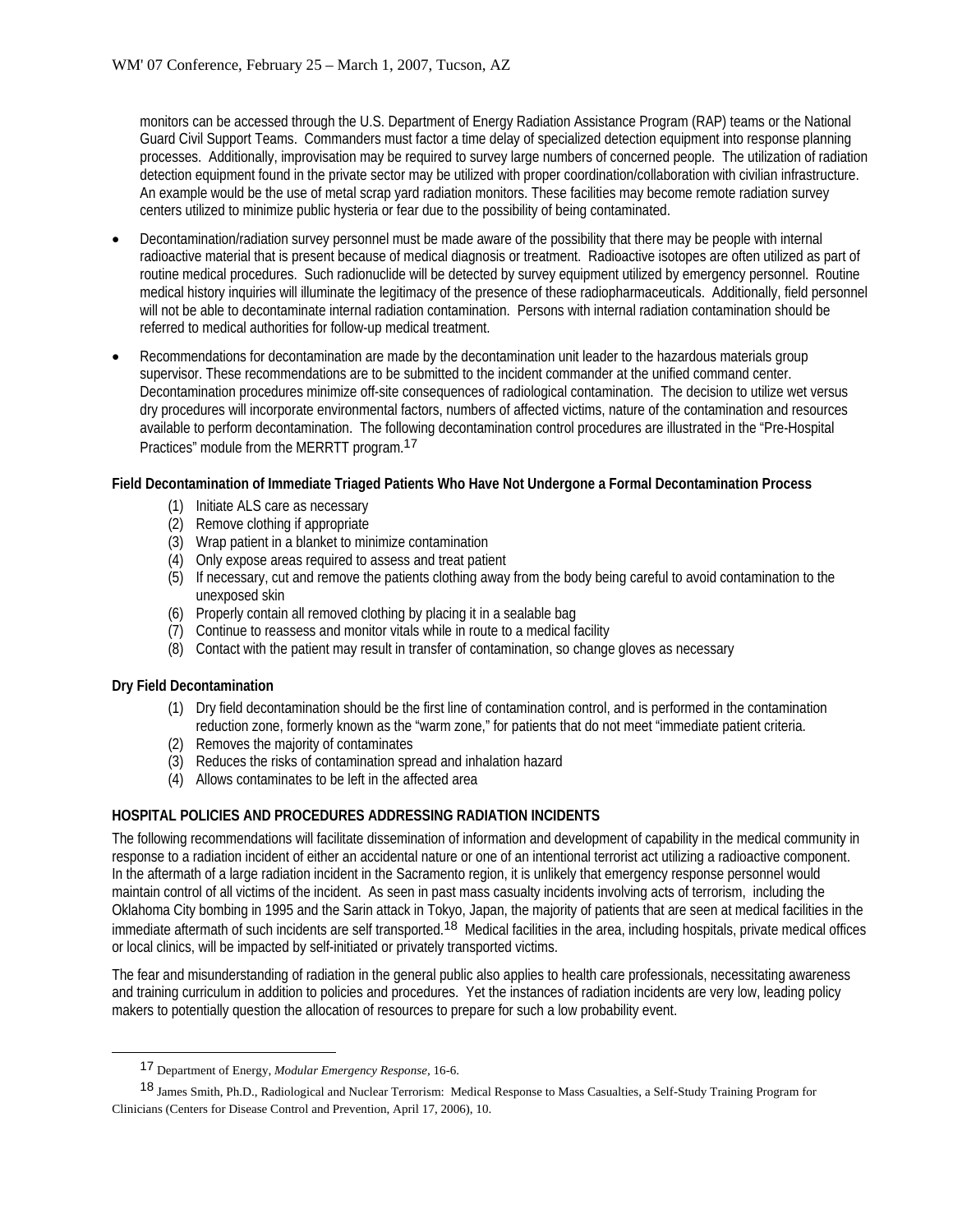According to the Radiation Emergency Assistance Center Training Site (REAC/TS), only 428 major radiation accidents have been recorded between the years 1944 and 2005, resulting in 126 radiation-related deaths.<sup>19</sup> With such a low prevalence of emergencies resulting from radiation incidents, current policies addressing hazardous materials in general have been considered adequate in dealing with radiation emergencies. The potential threat of terrorist groups utilizing radioactive or nuclear weapons has prompted the emergency response and medical care providers to reassess their radiation response plans and procedures to address adequately radiation injury/contamination issues.20

Coordination and preplanning between first responders, transportation providers and hospitals prior to a response to a large scale radiation event will be necessary to facilitate accurate and timely patient triage, transport and subsequent treatment at the appropriate treatment facility. The transition of patients from the emergency scene to treatment facilities, in an expedient and organized manner, will likely result in the saving of more lives, and will require that the healthcare facilities and private transport providers are in collaboration with public emergency responders.

## **PATIENT ASSESSMENT IN THE HOSPITAL SETTING**

The stabilization of medical conditions that are immediately life threatening is the primary consideration, prior to addressing radiation contamination concerns. It should be noted this is only applicable to radiation. The possibility of patients having both radiological contaminations in combination with either chemical or biological contamination should be considered. "*In situations involving other types of hazardous material, such as chemicals, decontamination of the victims typically occurs prior to transport to the emergency department.* <sup>21</sup> A majority of patients might self-report to the emergency department, so hospital decontamination efforts must include decontamination procedures for delayed or minor radiological contaminated patients, or decontamination from chemical or biological agents.

Medical procedures should be ruled out if a person presents with above background radiation reading during a radiation survey. Recent nuclear medicine or oncology procedures may be the source of the radiation.22

*"Hospitals with Nuclear Medicine or Radiation Oncology departments have radiation monitoring instruments."*23 Additionally, the Sacramento region has acquired radiation detection equipment along with decontamination equipment and training via the Health Resources Services Administration (HRSA) grants, so the resources required to manage a radiological event are available in the regional hospitals. The allocation of these resources may not be available to satellite clinics or physician offices. Therefore a coordinated medical plan will be necessary to develop a treatment procedure to incorporate potential large numbers of victims presenting at local health facilities.

*"An exceptionally important triage strategy is that of establishing a secondary assessment center physically separate from the hospital. This is a basic step towards protecting the hospitals from being overwhelmed. It is also useful for pre-clinical screening, assessing exposure and contamination, and conducting triage and decontamination as well as reuniting families."24* The staffing of these centers will be a challenge to any municipality. For example, in Goiania, Brazil, approximately 112,000 people were assessed at a local soccer stadium to screen for radiation contamination and associated injuries. The number of personnel to accomplish this screening operation was substantial. The pursuit of a specialized citizen emergency response team (CERT), which would be composed of trained professionals from radiological fields in the region, might be a useful solution to staff these centers during the initial period following a large radiation incident. The "Radiological CERT" team members might be drawn from private industry, power companies, universities or medical institutions from localities that are not directly impacted by the emergency. A civilian radiation expert would be an effective force multiplier to emergency response, or emergency department personnel and assist in the facilitation of screening of large volumes of "concerned" patients that are not necessarily contaminated. Additionally, these "Radiological CERT" members would be able to supervise lay personnel/volunteers providing such services as collection/distribution of contaminated clothing, and distribution of educational material. Psychological counseling will be an important aspect to minimize the fear aspect of the incident as well. Medical plans should incorporate a psychological response at the secondary assessment sites as well.

<sup>19</sup> Bushberg et al., "Nuclear/Radiological Terrorism: Emergency Department Management of Radiation Casualties," 4.

<sup>20</sup> Ibid.

<sup>21</sup> Ibid., 8.

<sup>22</sup> Ibid., 11.

<sup>23</sup> Ibid., 4.

<sup>24</sup> The Centers for Disease Control and Prevention, "Radiological and Nuclear Terrorism: Medical Response to Mass Casualties," 10. http://www.orau.qov/hsc/RadMassCasualties/content/text\_version.htm [Accessed June 26, 2006].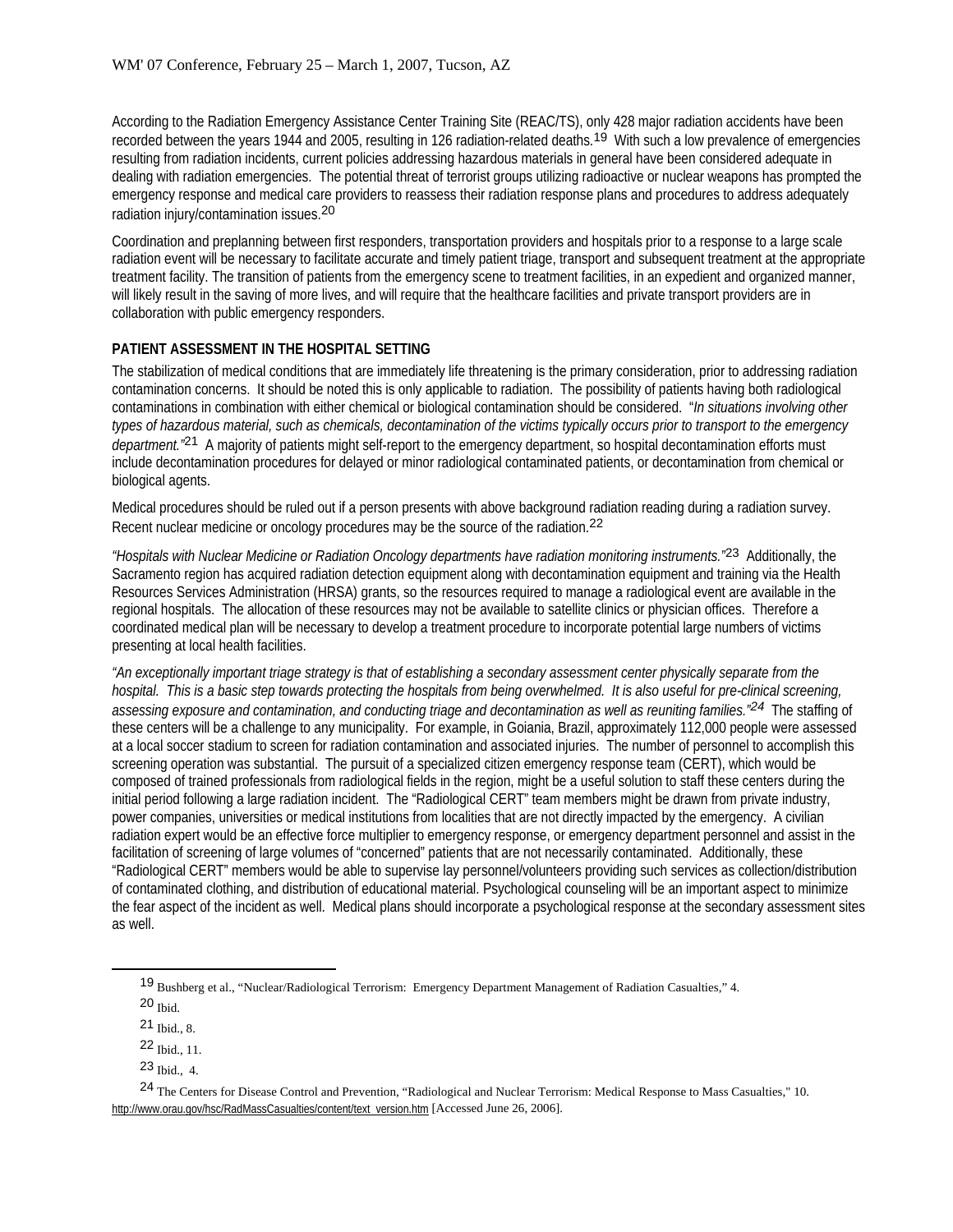### **HOSPITAL DECONTAMINATION PROCEDURES AND MEDICAL COUNTERMEASURES**

Each medical facility has a unique layout and internal policies to reduce the spread of contamination within their respective facilities. The author recommends the regional hospitals develop a common standard of practice based on recognized protocols which address radiation decontamination for hospitals. In the interim, all radiological cleanup operations should be facilitated at the direction of the radiological safety officer, per individual hospital policy and procedure.

Portal radiation monitors are often used in medical facilities to survey trash.25 Portal monitors are useful and will potentially save vast amounts of time to quickly scan material to insure that contamination does not exceed two times the background, which is the EPA standard for radiological contamination. Additionally, portal monitors may be adapted to be used to quickly survey patients, at a central point of entry, to enhance the speed of radiological screening of patients. Generally, radiation contamination clean up can be facilitated by normal cleaning methods.26

The primary goal for emergency response and medical personnel is to utilize the aforementioned procedures to avoid becoming contaminated during the response to radiation emergencies. Should internal contamination occur, it is important for the response community to understand what medical interventions and medications are available for patient treatment. Knowledge of available medical interventions may assist in reducing the fear associated with radiation response. Additionally, policy makers must understand the availability of these medications and how to request them when needed.

Medications that are designed to prevent radiation damage to human tissues are called radioprotectants.<sup>27</sup> Radioprotectants are intended for pre-exposure use and have very little application after an exposure has taken place.<sup>28</sup> These pharmaceuticals are generally used for pre-cancer therapy so that the invasive radiation therapy does not injure healthy tissue.

## **Issue 2 – Detection and Dose Monitoring**

The early notification and accurate assessment of a radiological event will be paramount in the management of a radiation emergency. In the Sacramento Region, the fire departments have been issued "pager style" radiation dosimeters to detect gamma radiation during the initial response to an emergency. The distribution of radiation pagers has not been consistent throughout the fire department agencies within the operational area. Some fire agencies in the nation have elected to retain their dosimeters to be deployed in the event of a declared radiological emergency. This clearly is going to be too late for their initial responders, who may be unaware of the presence of radiation environment during initial assessment of an incident. The Sacramento Metropolitan Fire District has placed the dosimeters on all first response vehicles including front-line engines, trucks, medics, battalion chief and assistant chief vehicles. Additionally, procurement and distribution of radiological dosimeters to the area law enforcement agencies is necessary. As

shown in Figure 2, the Incident Commander is prone to assess a car bomb or suicide type bomb as a possible radiological event. In such cases the On-Scene Coordinator is likely to call in the event and request detection instruments to determine if alpha, beta, or gamma radiation is present in unusually high levels.

These typical assets will potentially be the first arriving emergency resources on scene, and need to have the early radiation detection capability to ensure the proper protective actions and notifications are made during the initial stages of a radiation incident. It should be the intent of any regional strategic protocol to facilitate radiation detection/dosimeters to all first responder apparatus in the region. This includes all law enforcement, fire, and emergency medical services



(EMS) vehicles. The above logic presents the role that detection plays in first responder response to an RDD type event.

## **DOSE RATES DURING THE COURSE OF THE INCIDENT**

Once a radiation dose has been received, there are no further protective actions to administer for that dose. A useful approach to evaluating a proposed action response with a radiation exposure is to ask the question: "How much radiation dose will be avoided by

27 Dana A. Shea, "Radiological Dispersal Devices: Select Issues in Consequence Management," Congressional Research Service, Library of Congress, January 26, 2006, 3. www.fas.org/spp/starwars/crs/RS21766.pdf. [Accessed May 2, 2006].

<sup>25</sup> Bushberg et al., "Nuclear/Radiological Terrorism: Emergency Department Management of Radiation Casualties," 17. 26 Ibid.

 $28$  Ibid.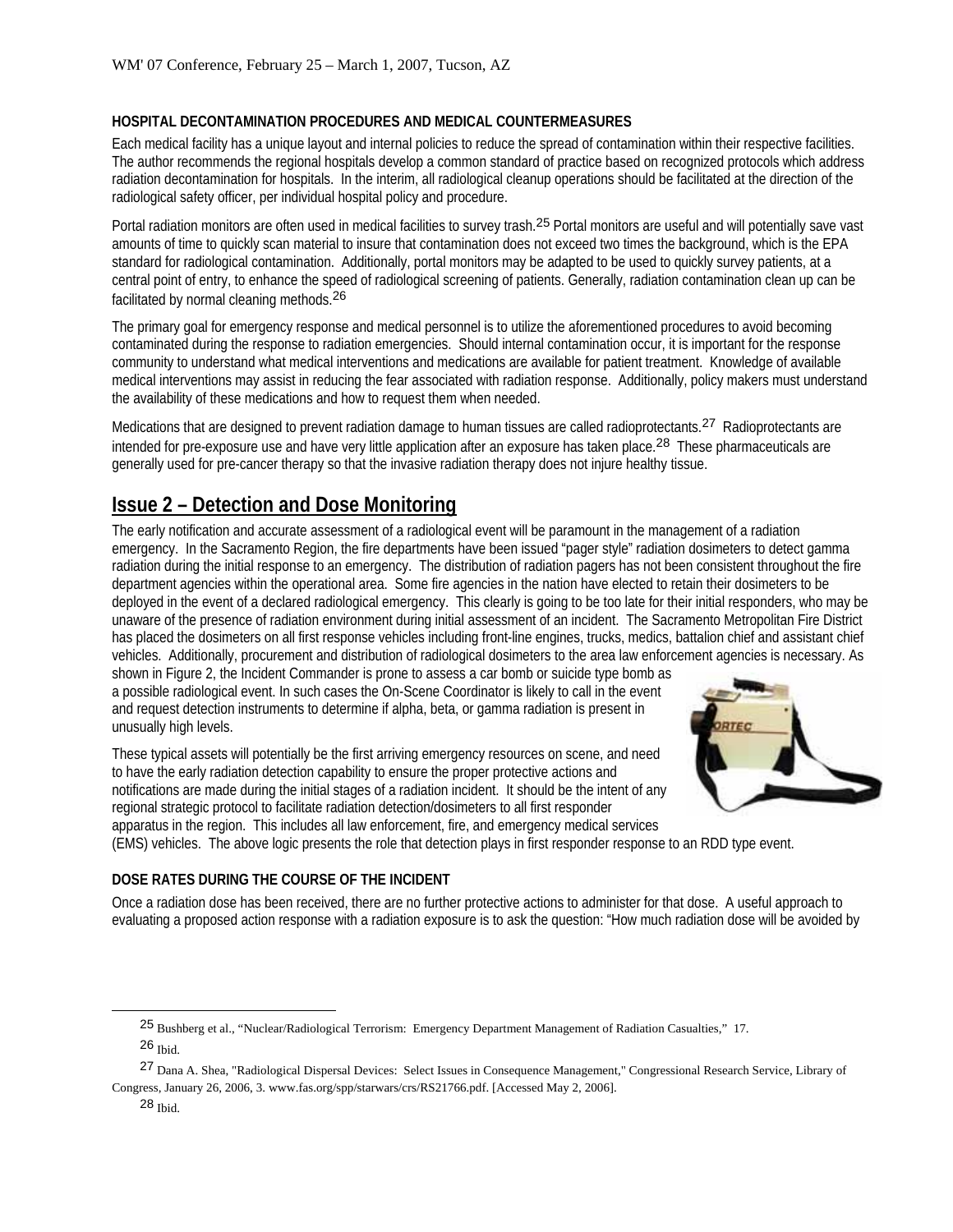taking this action as compared to taking no action at all."<sup>29</sup> The protective action guideline (PAG) establishes four criteria that should be met during the first two phases of the radiation emergency, the early and intermediate phases respectively.

- 1. Acute health affects due to radiation exposure should be avoided;
- 2. Chronic health effects should not exceed a level that is judged to be acceptable during an emergency;
- 3. Any reduction of risk to public health, achievable at acceptable cost, should be done;
- 4. The risk to health from protective actions should not exceed the risk to the health from the dose avoided.<sup>30</sup>

Personal dosimeters are available that provide instant, self-reading data and that do not require external power supplies. Dosimeters are capable of measuring wide dose ranges (0.001-1,000 rem). Currently, many fire departments are equipped with SAIC PD-3 pager style dosimeters, and Canberra dosimeters that alarm at 1 mR/hr or 100 mR of dose. Dosimeters that not only give accurate rates and doses, but reinforce safety margins by computing safe work durations, potentially enhance user confidence thereby reducing the fear and anxiety of working in a radioactively contaminated environment. A self-reading/alarming dosimeter must be worn by a supervising member of each unit working in a radiation contaminated environment for the purposes of dose tracking of unit personnel

and to alert when dangerous levels are encountered during initial operations requiring personnel to enter radioactive fields to perform emergency duties such as rescue, or firefighting operations. The deployment of the dosimeter will be the responsibility of the supervisor or senior crew member if a supervisor is not assigned. To the extent possible, the dosimeter should be in the closest proximity to the highest activity source to ensure the dose reflected is the maximum dose. These measurements will be valuable in dose reconstruction efforts after the initial emergency is contained to account for each member working in the exclusion zone during initial emergency operations. Additionally, the utilization of thermo luminescence dosimeters (TLD) is beneficial to track long term exposure for individuals working in the contaminated areas during the intermediate and later phases of the incident. Regional hazardous material response team (HMRT) policies require all hazmat personnel to carry individual dosimeters for dose tracking purposes. HMRT personnel will be working in the most contaminated areas, but support personnel such as law enforcement officers, EMS and fire personnel will need to have dose tracking capability as well.

<sup>29</sup> Health Physics Society, "Background Information on 'Guidance for Protective Actions Following a Radiological Terrorist Event' Position Statement of the Health Physics Society\*," http://hps.org/documents/RDDPAGs.Background.pdf. [Accessed May 3, 2006).

<sup>30</sup> Ibid.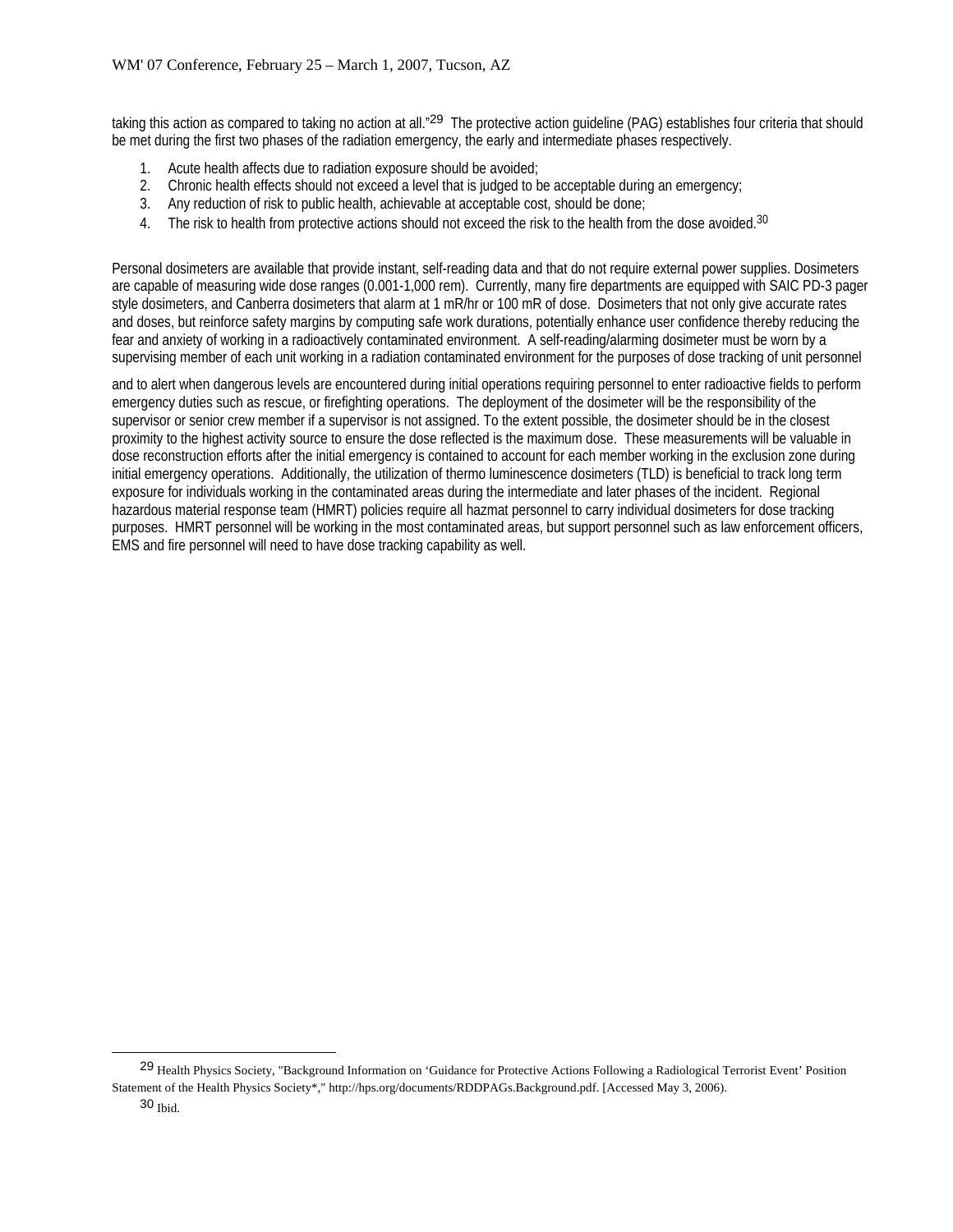

**Figure 2- Expresses the logic that an Incident Commander would employ with and without proper detection assets.** 

#### **POPULATION MONITORING AND DOSE RECONSTRUCTION**

The term "population monitoring" consists of the immediate dose monitoring after an incident and the long term monitoring for health effects resulting from radiation exposure. The U.S. Department of Health and Human Services (DHHS), as outlined in the National Response Plan, has tasked the U.S. Center for Disease Prevention (CDC) with being the lead agency responsible for population monitoring.<sup>31</sup> CDC is also responsible for supporting local, state and tribal governments regarding decontamination of internal contamination, and providing guidance as to pharmaceuticals to remove internal contamination from the bodies of victims.<sup>32</sup>

 $\overline{a}$ 

<sup>31</sup> Department of Health and Human Services, Centers for Disease Control and Prevention, "Population Monitoring After a Release of Radioactive Material" (June 2005): 1.

<sup>32</sup> Ibid.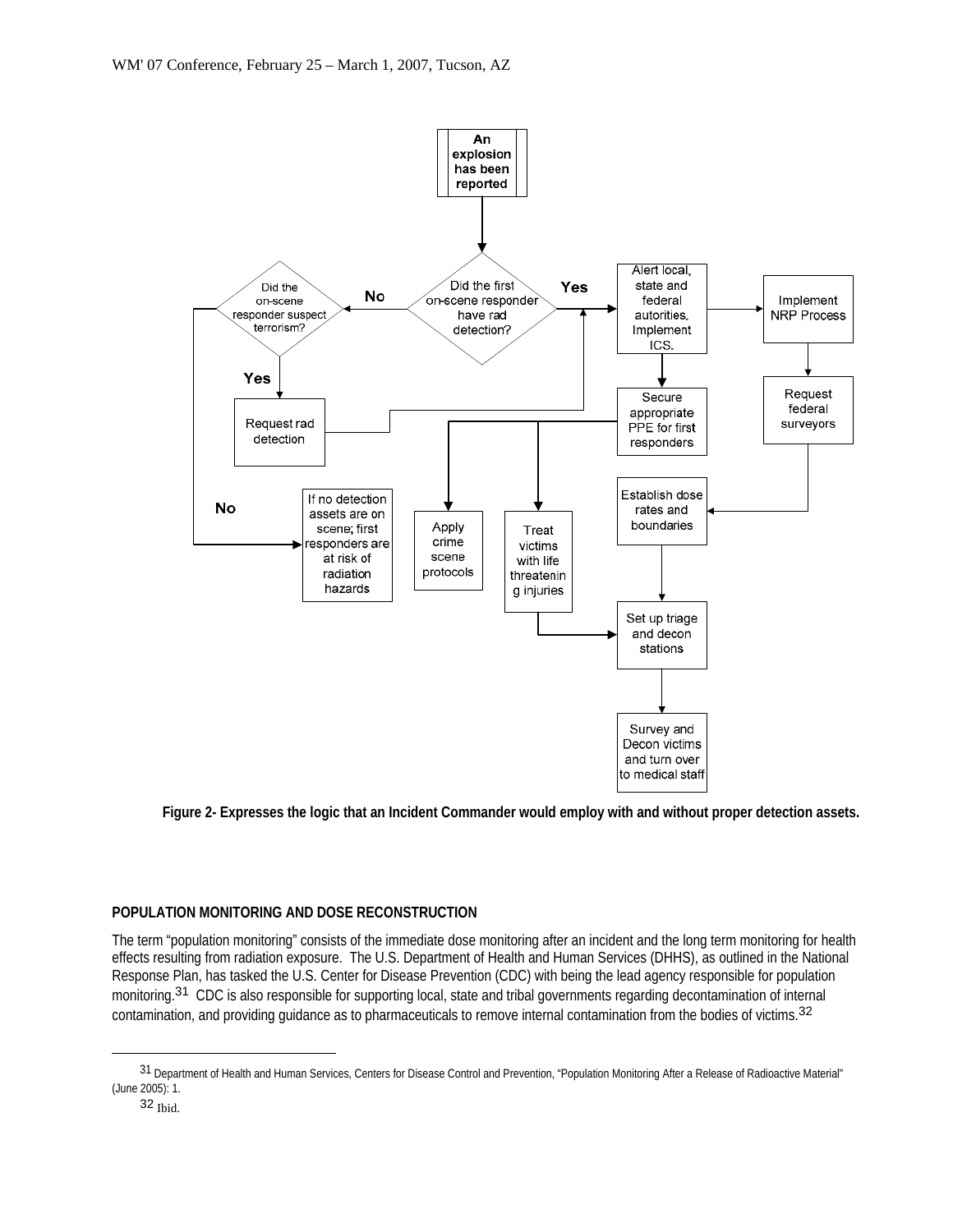Dose reconstruction is utilized to provide estimated radiation dose exposures to individuals or populations in the aftermath of a radiation incident where dose monitoring was unavailable, incomplete or inconsistent.<sup>33</sup> Dose reconstructions may be utilized, for example, in the aftermath of a dirty bomb attack to estimate the accumulated dose to civilians in the immediate vicinity of the blast or directly affected by the radioactive plume. First responders, without sufficient early detection capability such as alarming dosimeters, would rely on dose reconstruction performed by radiation experts to assist in determining potential exposure prior to the arrival of detection or monitoring equipment.

## **Issue 3 – Addressing Psychological Effects of Radiological Emergencies**

## **RADIATION AS A WEAPON OF FEAR**

Radiation is a perfect weapon for a terrorist organization to maximize their impact in an act of terror. *"Even more than the events of the fall of 2001, an attack using nuclear materials, whether in a nuclear weapon, from a nuclear power plant, or from a radioactive source, would cause a residual fear in the population about their safety and the safety of their environment due to possible physical contamination, their own exposure to radiation, and the long-term effects of radioactive fallout.*"*34* The opportunity to kill Americans, destabilizing public confidence in its leadership, and potentially instilling huge economic devastation, all while exploiting an instilled "irrational fear" of radiation of the American population makes utilization of radiation desirable to terror groups.35

Radiation is an effective method to instill terror in a population for several reasons. Since the development and use of the atomic bomb during World War II, followed immediately by the Cold War and the threat of nuclear annihilation, the American public has feared radiation. Additionally, Americans have a pre-conditioned fear of radiation based on an emotional perception and the advertised negative consequences due to radiation exposure, such as cancer, birth defects and the anticipated catastrophic outcomes of a radiological accident or attack. The invisible nature of radiation, undetectable without technical equipment, adds to the hysteria. The terms "nuclear," "radioactive," and "deadly," all contribute instilling an initial feeling of fear regarding radioactive materials. This fear can develop to a phobia which cause individuals to make decisions according to perceived fears of consequences based on "What if?" rather than "What is."36

#### **Case History, Goiania, Federative Republic of Brazil**

*"Because of the extreme fears of radiation, it is anticipated that the number of citizens requesting surveys for radiological exposure will be several times greater than the number actually exposed."37* This proved to be a gross underestimate in Goiania, Brazil, in 1987, following an accidental release of Cesium-137. The Brazilian officials used the Olympic soccer stadium in the city to screen approximately 112,800 people for radiation.38 Of the 112,800 that were screened, 244 were found to be contaminated and 54 were hospitalized, and only five died.<sup>39</sup> The actual number of individuals contaminated or injured by the radiation exposure was exponentially less that those that were "worried." In addition to the 112,800 people screened for radiation, over eight thousand people requested radiation monitoring so that they might obtain a certificate of "clean." This was necessary due to transportation and hotels refusing to serve individuals from this region of Brazil for fear of radiation contamination.40 Additionally, the economic impact to the region was significant. A 20 percent reduction in agricultural exports, a decrease in the gross domestic product of 15 percent and a reduction in tourism to almost zero, was a consequence of this accident.41

<sup>33</sup> Department of Health and Human Services (NIOSH), "NIOSH Fact Sheet: What a Claimant Should Know About Radiation Dose Reconstruciton,"1. www.cdc.gov/niosh/ocas/pdfs/misc/2002-138.pdf. [Accessed May 29, 2006].

<sup>34</sup>Charles D. Ferguson et al., *The Four Faces of Nuclear Terrorism* (Monterey, Calif.: Center for Nonproliferation Studies, 2004),27.  $35$  Ibid.

<sup>36</sup> Raymond H. Jr. Johnson, "Facing the Terror of Nuclear Terrorism," *Occupational Health & Safety*, 2006, 3. www.stevenspublishing.com/steven/ohspub.nsf/ [Accessed 3/25/2006].

<sup>&</sup>lt;sup>37</sup> Col. Janet M. Hairington and Col. Dan Jensen, "Assessing National Guard Readiness to Weapons of Mass Destruction Terrorist Events" (Carlisle Barracks, Penn.: U.S. Army War College, n.d.). knxupz.ad.nps.mil/homesec/docs/dtic/ADA415888.pdf [Accessed January 16, 2006].

<sup>38</sup> Robert Johnston, "Goiania Orphaned Source Dispersal, 1987," *Johnston's Archive*, May 11, 2005,

www.johnstonsarchive.net/nuclear/radevents/1987BRAZ1.html. [Accessed January 12, 2006].

<sup>&</sup>lt;sup>39</sup>NBC, "Case Study: Accidental Leakage of Cesium-137 in Goiania, Brazil, in 1987," www.nbc-

med.org/SiteContent/MedRef/OnlineRef/CaseStudies/csGoiania.html. [Accessed January 12, 2006].

<sup>&</sup>lt;sup>40</sup> "Nuclear Nonproliferation: U.S. and International Assistance Efforts to Control Sealed Radioactive Sources Need Strengthening," United States General Accounting Office, May 2003, knxup2.ad.nps.navy.mil/homesec/docs/gao/d03638nukeprolifer.pdf. [Accessed January 16, 2006].

 $41$  Ibid.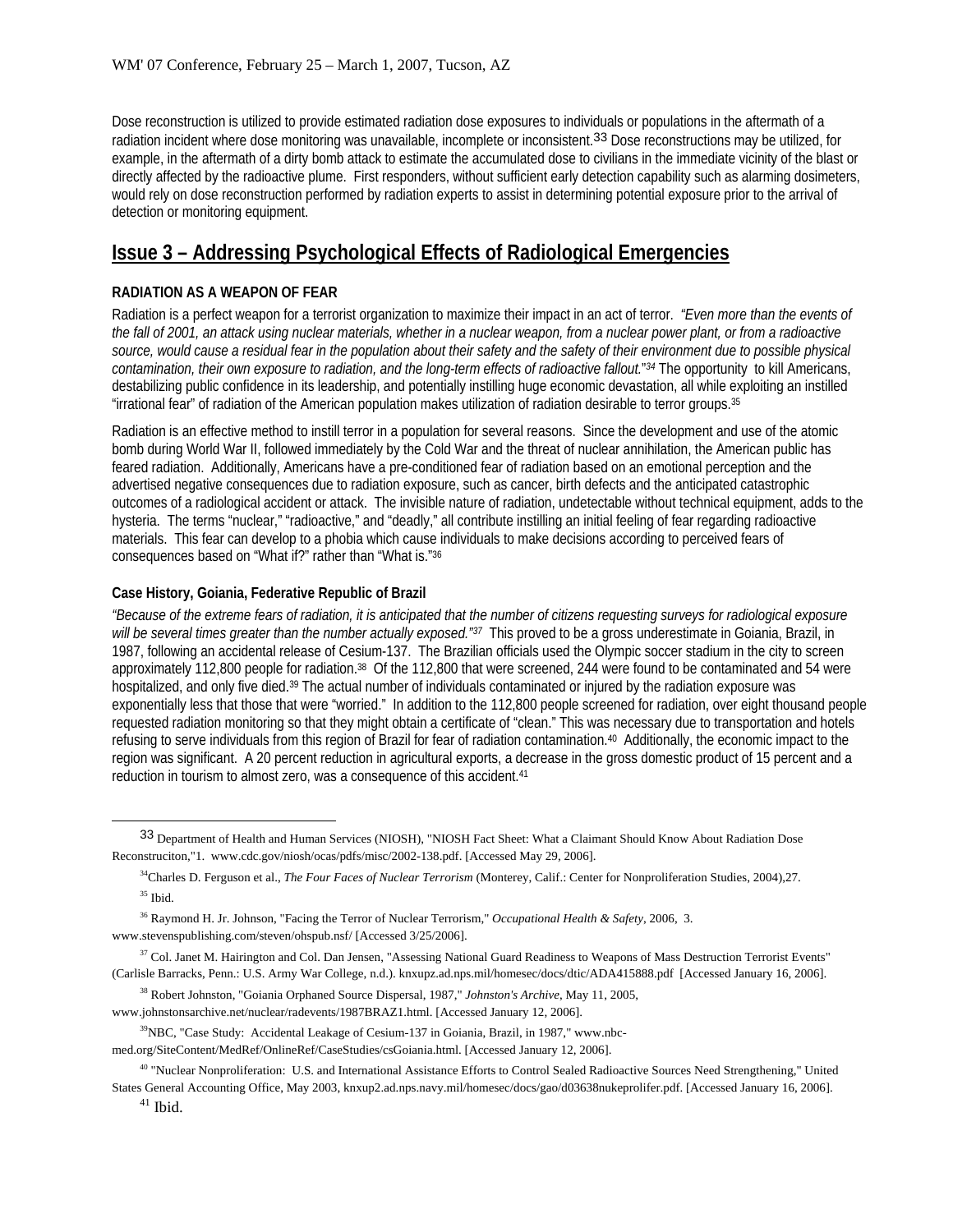#### **PSYCHOLOGICAL EFFECTS ON EMERGENCY RESPONSE PERSONNEL**

Fear of radiation is not specific only to civilian populations, but impacts emergency responders as well. To operate effectively in a radiation incident, emergency responders must not only be properly equipped with protective ensembles and detection devices, but prepared mentally to understand and address the hazards of radiation.

The importance of recognizing the need to consider the psychological effects of terrorism on the general population, and that of emergency responders, is the first step in establishing an effective strategy for counter-terrorism. With respect to terrorism in general, and radiological terrorism specifically, it is important to recognize the psychological effects to the population will be significant, regardless of any adverse health effects which may result.42 Just the mere threat of a radiological event will have a demonstrable impact on the psyche of the general population.<sup>43</sup>

*"Federal efforts in developing medical RDD [radiation dispersal device] countermeasures might serve to reduce the psychological aspects of an RDD attack. Validated medical countermeasures might reduce public panic and concern about the exposure of first responders to radiation during treatment of casualties. Alternatively, a similar reduction in the psychological impact of an RDD attack might be achieved through continuing public outreach campaigns."44* Additionally, compliance to a strict standard for exposure limits may actually reduce anxieties of the general public due to the skepticism of the credibility of the threshold limit theory mentioned previously. A draft guideline published by the Department of Homeland Security has been characterized as too lenient when assessing long term exposure limits in the aftermath of an RDD attack.45

Radiation training must be available for the general public; public officials; emergency response, hospital, and other support personnel. This training must focus both on the threats from various types of radiation incidents and the treatment, transport, and the evacuation of the injured and/or threatened public or emergency responders.

The development of decontamination and radiation exposure standards, which take into consideration both the economic consequences of a radiation incident and the health risks of exposed populations, must be addressed. This will be exceedingly important to have in place prior to a radiation incident so that the perceptions of government standards by the public are based on scientific principles, not on expediency in the wake of a terrorist attack.<sup>46</sup>

#### **Role of Media**

Terror groups utilize the media to maximize the desired harm of the terror acts, making the attacks personalized to individual citizens, who may be located thousands of miles from the actual incident. *"It is possible that media overreaction could make even a low-level or failed nuclear incident a success in terms of creating fear in the public, causing high-impact economic disruption, and bringing broad attention to the cause of the terrorists."47* Even a failed attempt at a high yield detonation, resulting in a low yield radiation release, could cause a great deal of fear or economic hardship.

In the aftermath of a radiological incident, the role of the media will play an essential role in the confidence of the public in the ability of community leaders and the government to respond to the incident. It is important that the media access factual information from credible sources such as the Center for Disease Control and Prevention, the U.S. Surgeon General, public health officials and other agencies having responsibility for response to the incident.48 *"Newspaper editors, columnists, radio talk show personalities and television reporters who are known and respected will be followed carefully. These individuals should reinforce the messages delivered by the anonymous names and faces of government agencies."49*

During the event, information needs to be communicated by trusted community or civic leaders who enjoy the general respect or confidence of the general public. "*Equally important to informing the public is teaching the news media, first responders and federal, state, and local officials about the effects of radiation, radioactive materials, and RDDs and how to communicate credibly and* 

#### 49 Ibid.

<sup>&</sup>lt;sup>42</sup>Eva Hickey and John W. Poston Hickey, Sr., "An Overview of NCRP Report No. 138 on Terrorist Activities," E&ED: American Nuclear Society, Sessions on Radiological Terrorism, 2002, 4. eed.llnl.gov/ans/2002/hickey/hickey\_paper.php/ [Accessed 3/30/2006].

 $43$  Ibid.

<sup>44</sup>Shea, "Radiological Dispersal Devices,"1.

 $^{45}$  Ibid.

<sup>46</sup> Ferguson et al., *Four Faces*, 331.

<sup>47</sup> Ibid., 43.

<sup>48</sup>Hugh W. Wyatt, "The Role and Responsibility of the Media in the Event of a Bioterrorist Attack." *Journal of Public Health Management and Practice*, 6, no. 4 (July 2000): 64.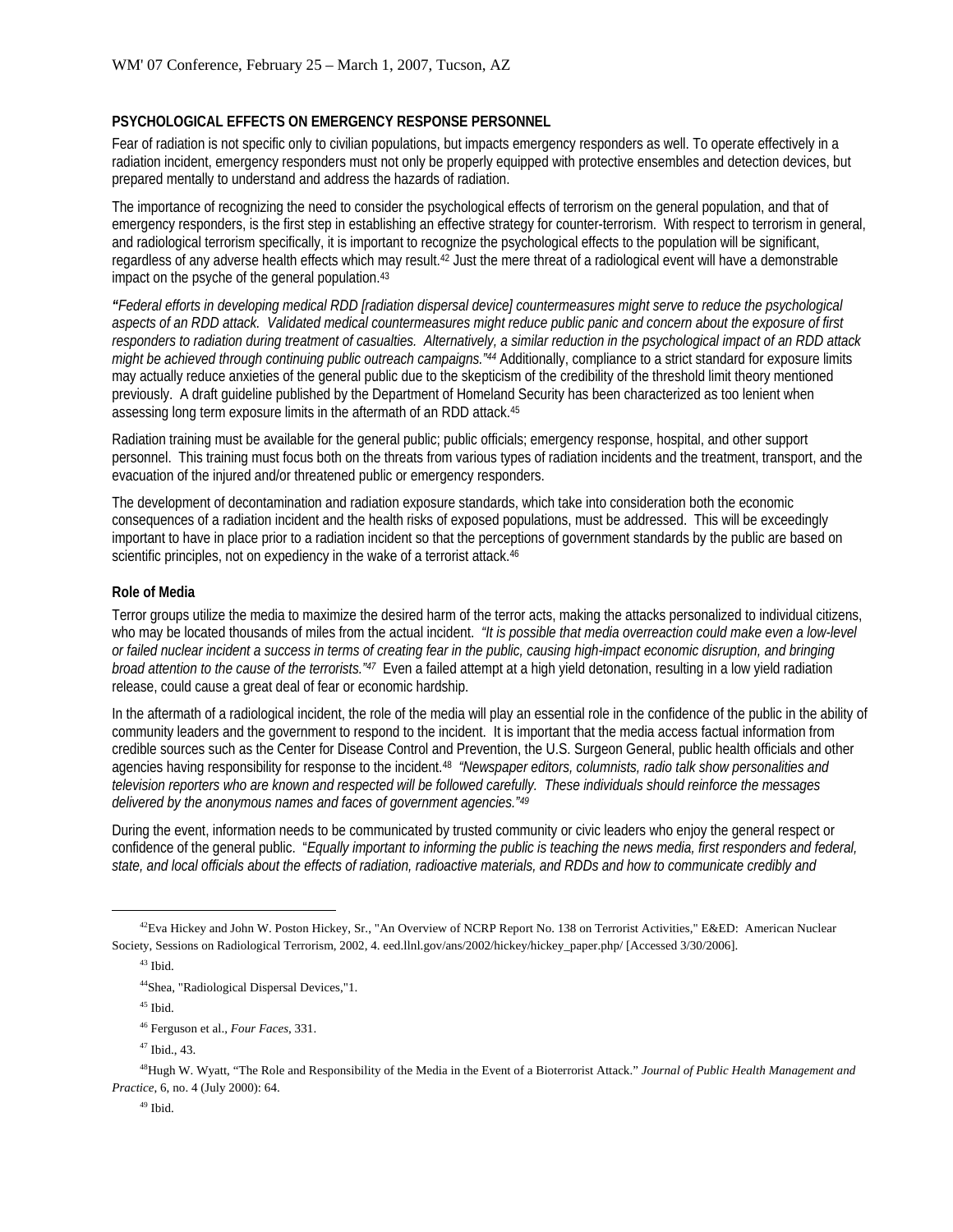*effectively with the public.*"50 The U.S. National Academy of Sciences recommended in 2002 that "pre-packaged" educational kits be distributed before an event and that the messages to be communicated to the public are pre-rehearsed and delivered by trained spokespersons, such as the Surgeon General, or someone that the public trusts.<sup>51</sup>

# **Issue 4 – PPE and Protective Clothing**

Structural firefighting clothing, in combination with a full face respirator or self contained breathing apparatus, offers protection from alpha and beta radiation.<sup>52</sup> It is recommended that not only fire fighters have the appropriate protective clothing but that private ambulance providers to be equipped with radiation detection equipment to provide initial detection of radiation on an emergency scene. The authors recommend utilizing regional fire-based EMS transportation assets for triage, treatment and transportation of radiological patients in hazardous areas due to the availability of PPE that is carried by firefighters staffing the units. Private ambulance providers will function in the support zone once a radiation emergency is declared.

## **Issue 5 – Local, State and Federal Agencies**

First responding agencies will need to interface with responding state and federal resources. The state resources that will assist in response and recovery of a large radiological incident will include, but not be limited to, the California Department of Health Services, Radiological Health Branch, California National Guard Civil Support Teams, and assistance from the California Office of Emergency Services.

The Radiological Health Branch of the California Department of Health has responsibility to investigate radiation incidents, and the surveillance of radioactive contamination in the environment.<sup>53</sup> There are two California, National Guard, and Civil Support Teams (CST). One team is based in northern California, the other in southern California. The CSTs are composed of 22-member teams whose mission is to assist local authorities in the event of an attack involving a weapon of mass destruction.<sup>54</sup>

The federal response would include the Department of Energy's (DOE), National Nuclear Security Administration (NNSA). NNSA's response assets include Atmospheric Release Advisory Capability (ARAC), Accident Response Group (ARG), Federal Radiological Monitoring and Assessment Center (FRMAC), Nuclear Emergency Support Team (NEST), Radiological Assistance Program (RAP), and the Radiation Emergency Assistance Center/Training Site (REAC/TS). "*The RAP is usually the first NNSA responder for assessing the emergency situation and deciding what further steps should be taken to minimize the hazards of a radiological emergency. Specific areas of expertise include assessment, area monitoring, air sampling, exposure and contamination control."55*

It is recommended that further interaction with the state and federal assets prior to an actual radiation emergency. An increased awareness of stakeholder agency capabilities along with dialog as to developed response plans and individual agency expectations will potentially promote a smooth transition of responsibility, and facilitate a better working relationship with each local, state or federal stakeholder agency.

## **The Sacramento Region Radiation Response Protocol**

In the Sacramento region, a regional radiation protocol is being developed addressing the pre-identification of authority and the coordination of local, state and federal stakeholders to mitigate a radiological incident. The focus on coordination from the initial response through the final recovery and clearance of a radiation incident is intended to ensure the best utilization of available resources and to enhance the efficiency of emergency operations.

 <sup>50</sup>Ferguson et al., *Four Faces*, 309.

<sup>51</sup> Ibid.

<sup>52</sup> Department of Energy, *Modular Emergency Response,* mod 9-9.

<sup>53</sup> California Department of Health Services, "Radiological Health Branch," http://www.dhs.ca.gov/common/PrinterFriendly.asp/ [Accessed July 9, 2005].

<sup>54</sup> Seth Hettena, "Study Asks: Is California Ready for a Weapon of Mass Destruction," Sfgate.com, September 3, 2002. http://www.sfgate.com/cgi-bin/article.cgi?file=/news/archive/2002/09/03/state1910EDT013/ [Accessed July 2, 2005].

<sup>55</sup> U.S. Department of Energy, National Nuclear Security Administration, "Radiological Assistance Program," http://www.doeal.gov/opa/Emergency%20Public%20Information/RAP\_Final\_June2002.pdf. [Accessed July 9, 2005].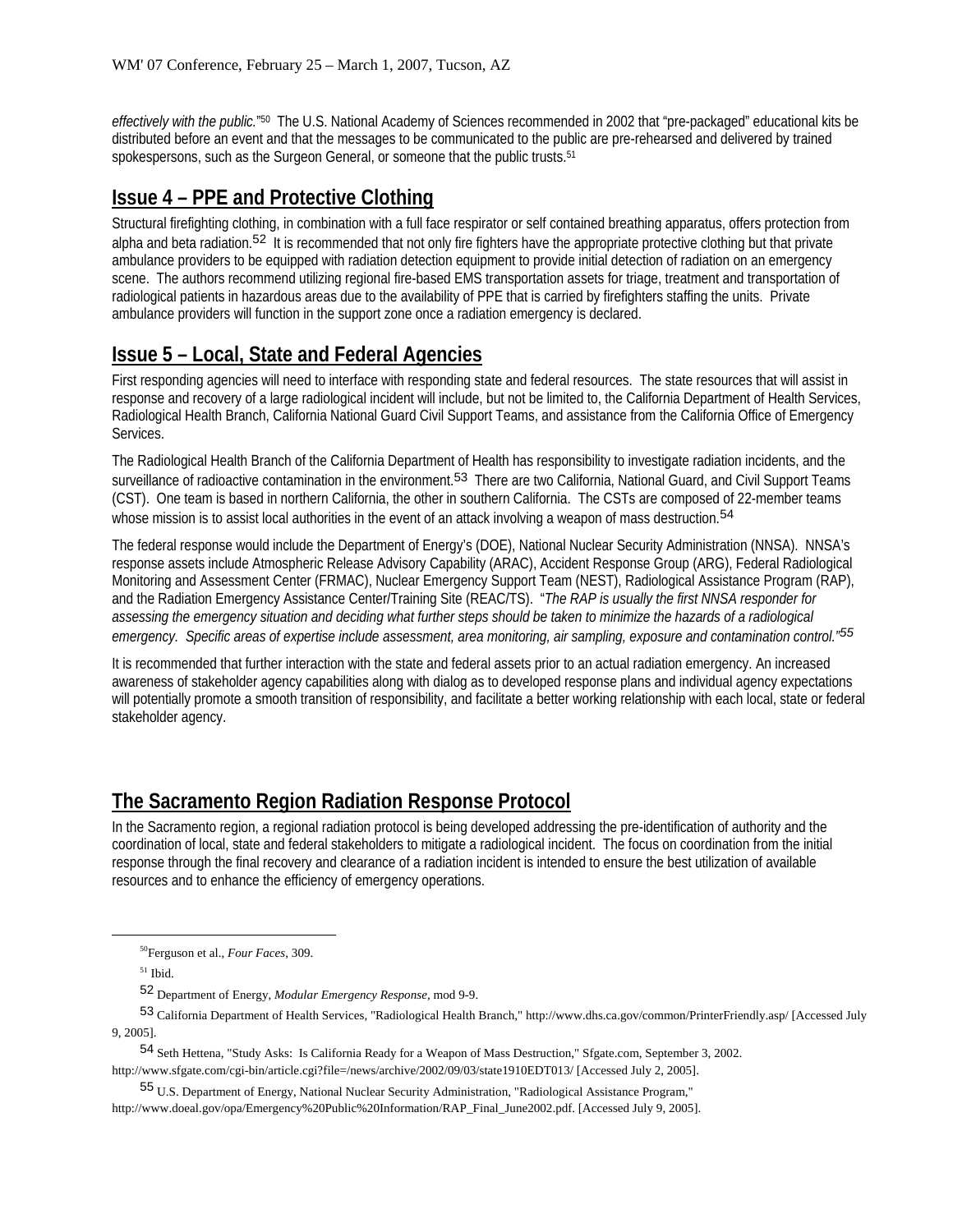As part of the radiation response protocol, local, state and federal resources will be pre-identified. In collaboration with the associated responder training, the protocol will work to minimize radiation responder concerns associated with radiation exposure, treatment of radiation contamination from a first responder perspective, and concerns of lost resources due to contaminated assets and fixed facilities. A large component in responding to radiation incidents is to minimize the fear associated with radiation both in the response community and the public at large. The immediate and long-term ramifications of an interoperable regional emergency response protocol, to be used in planning, response and in the aftermath of a radiological accident or intentional radiation attack will equate to more lives saved, reduced anxiety for responders and facilitate effective operations in a radiation emergency.

As part of the radiation response protocol, local, state and federal recovery resources will be identified, and in concert with training, will alleviate concern of cost recovery associated with contaminated transportation assets and fixed facilities. The clarification of recovery stage cost reimbursement, and decontamination procedures will reduce the confusion and potential on-scene debate over which resources will be used. The development of the radiation response protocol in Sacramento will potentially be applicable to other regions of the country, furthering the radiation response capability throughout the nation.

## **LOCAL POLICY CHALLENGES**

The response plans that have been developed since the events of 9/11 have added to the complexity of resource allocation, areas of expertise and oversight responsibility in regards to radiation incidents of national significance. The current California Terrorism Response Plan, which is an appendix to the State Emergency Plan, was last updated in February of 2001. As the events of September 11, 2001, transformed the nation's response plans and capabilities, such as the addition of the California National Guard, Civil Support Teams, development of the National Response Plan, Adoption of NIMS, it is the recommendation of the author that the nation's local and state plans must be updated as well to remain relevant.

In addition to the updating of response policies, the continuous, on-going training and exercise of these plans with local, state and federal agencies is paramount. The emergency response community is undergoing vast changes in leadership as a consequence of retiring senior members. Local, state and federal agency succession planning must incorporate continuous updating of institutional knowledge in regards to planning and responding to radiological incidents and incidents of national significance in general.

The Health Physics Society recommends sheltering-in-place (SIP) during the initial phase of a radiation incident due to terrorism. Local governments need pre-incident preparation to effectively deliver SIP warnings to the public upon very short notice. Persons evacuating into a plume will be exposed to potentially more radiation than if they shelter inside buildings. In an industrial accident, more advanced warning may be available; therefore, evacuation in advance of a plume is the recommended course of action.<sup>56</sup>

Victims or responders caught in a radiological plume should make attempts to minimize the inhalation of radiological contamination. Ideally, this information should be available in the pre-incident education strategies, or techniques will not be known until after inhalation of contamination has occurred. The following recommendations are proposed:

- Cover the mouth and nose with a dry cloth or handkerchief.<sup>57</sup> "In some cases, wet material could actually enhance the amount of inhaled particles." *58*
- There are recommendations to remove the improvised protection after thirty minutes following detonation.<sup>59</sup> The conditions on scene will ultimately dictate when improvised protection can be removed. The churning of dust due to erratic wind patterns in urban areas or vehicular/pedestrian traffic may cause re-agitation of settled dust causing conditions requiring the maintained use of improvised respiratory protection.

## **FEDERAL AND STATE RESPONSE PLANS**

It is essential for policy makers to remain familiar with the outside assistance that will become readily available in the event that a radiation incident exceeds the capabilities of the local resources. As part of any protocol, a clear understanding of the responding agencies roles and responsibilities is necessary to understand how each agency will integrate with others, and thus identify who is ultimately responsible during each of the aforementioned response phases. Knowledge of these assisting agencies prior to the incident will enhance coordination and proper utilization of these resources upon arrival. Additionally, the inclusion of anticipated

<sup>56</sup> Health Physics Society, "Background Information," 11.

<sup>57</sup> Stephen V. Musolino and Frederick T. Harper, Emergency Response Guidance for the First 48 Hours after the Outdoor Detonation of an Explosive Radiological Dispersal Device (December 30, 2005), 383.

<sup>58</sup> Ibid.

<sup>59</sup> Ibid.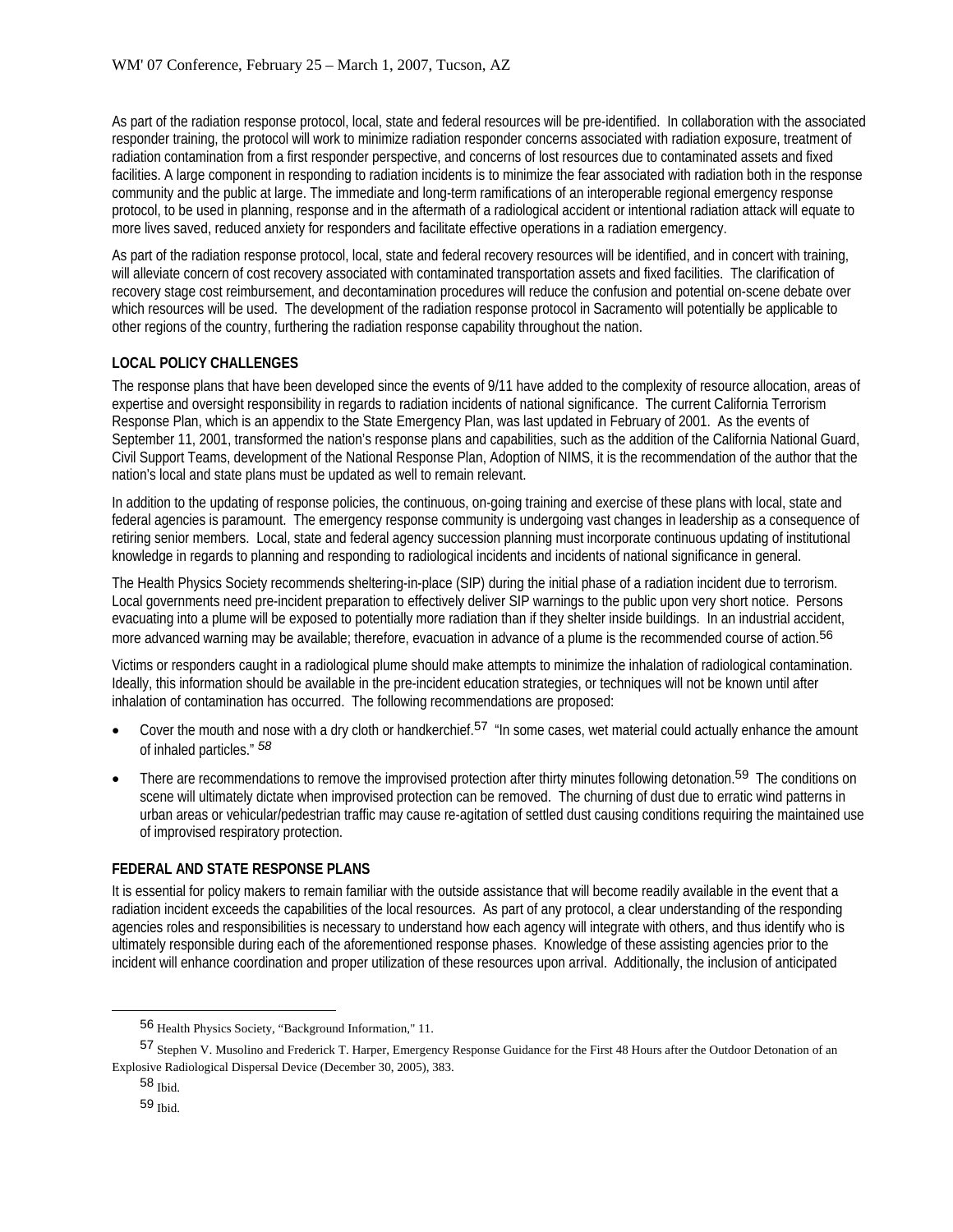support agencies and timelines of response will be of assistance to local incident commanders and may assist in alleviating political "turf" battles which may arise if outside resources arrive without a thorough, pre-identified plan.

Many of the assisting agencies will require hours if not days to arrive on scene. For this reason, it is paramount for local commanders to recognize the potential for escalation of radiological emergencies beyond the capabilities of local response and request outside resources in the early stages of the emergency. Additionally, technical guidance and expertise can be gleaned from radiation response elements during their response.

 *"The Department of Homeland Security (DHS) is responsible for overall coordination of all actual and potential Incidents of National*  Significance, including terrorist incidents involving nuclear material."<sup>60</sup> This is done in accordance to Presidential Directive HSPD-5 and is described in the National Response Plan. Federal response to any specific incident is based on the local agencies ability to respond, identify the amount of material involved, the extent of the impact to the environment, or populations and the overall magnitude of the incident.<sup>61</sup> Local responders must understand that Federal agencies may self-dispatch within their own statutory authority, to assess hazards associated with a radiological event with the intent of decreasing time lags of notification. 62

National Defense Area (NDA) or National Security Area (NSA) can be established by the U.S. Department of Defense (DOD), U.S. Department of Energy (DOE), or National Aeronautics and Space Administration (NASA) to safeguard classified information. The area involved will fall under Federal control for reasons of national security.63

The National Response Plan (NRP) describes how federal agencies and departments will collaborate with each other and with local, state, tribal governments and the private sector during incidents.64 *"It establishes protocols to help protect the nation from terrorist attacks and other natural and manmade hazards; save lives; protect public health, safety, property and the environment; and reduces adverse psychological consequences and disruptions to the American way of life."65* All incidents are to be handled at the lowest level possible by the jurisdiction having authority. *"For those events that rise to the level of an Incident of National Significance, the Department of Homeland Security provides operational and/or resource coordination for Federal support to on-scene incident command structures.66* Further, the National Incident Management System (NIMS) provides a nationwide template enabling Federal, State, local and tribal governments and private-sector and nongovernmental organizations to work together effectively and efficiently to prevent, prepare for respond to, and recovery from domestic incidents regardless of cause, size, or complexity."67

The State of California has a robust mutual aid system implemented/managed through the Office of Emergency Services, utilizing a regional system for assistance to areas where capacity to respond has been overwhelmed, requiring additional resources or expertise to handle a particular emergency. The operational areas (OA) utilize all assets within their respective OAs. At such time the resources in the OA are not adequate to mitigate an emergency, a request to the Office of Emergency Services at the Regional Emergency Operational Center is made. OES coordinates a systematic draw-down of resources from other OAs within the state to facilitate the requests for resources.

Both cooperating agencies and coordinating agencies support DHS during an incident of national significance (INS). Coordinating agencies have the primary responsibility for Federal activities during a radiological event. The coordinating agency is the agency having oversight for the specific material or circumstances involved. Cooperating agencies assist as necessary with support functions, but are subordinate to the coordinating agency, lending support and technical assistance.

• Defining the hot zone is the most important first response, and a simple alarming dosimeter is the most useful piece of equipment for initial radiation response.

62 Ibid., NUC-4.

63 National Response Plan, *Nuclear/Radiological Incident Annex*, (n.p., n.d.): NUC-5. www.hps.org/documents/NRPNuclearAnnex.pdf. [Accessed March 12, 2006].

64Department of Homeland Security, "Nation Response Plan Fact Sheet."

www.dhs.gov/dhspublic/interapp/press\_release/press/release\_0581.xml/ [Accessed March 18, 2006].

65 Department of Homeland Security, "Preparedness Directorate; Protective Action Guidelines," 176.

66Department of Homeland Security, "National Response Plan Local/Federal Response Strategies and Coordination Structures." www.dhs.gov/dhspublic/display?theme=14&content=4263&print=true/ [Accessed March 8, 2006].

67 Federal Emergency Management Agency, "National Response Plan," FEMA, August 2004.

www.training.fema.gov/EM1Web/IS/ICSResource/assets/NRPPallpages.pdf. [Accessed March 20, 2006].

<sup>60</sup> National Response Plan, *Nuclear/Radiological Incident Annex,* NUC-1. www.hps.org/documents/NRPNuclearAnnex.pdf. [Accessed March 12, 2006].

<sup>61</sup>Nuclear/Radiological Incident Annex*,* NUC-2.